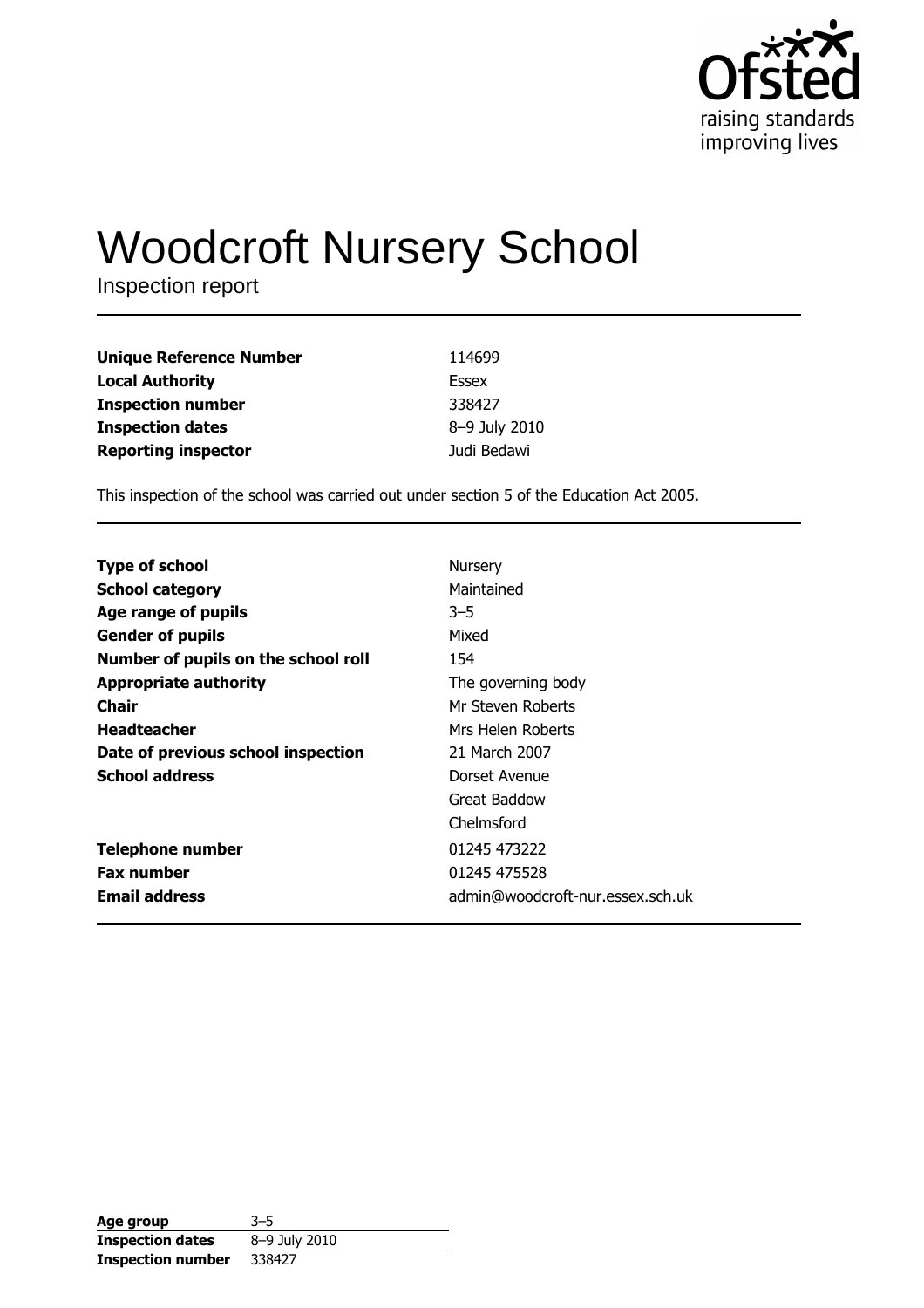The Office for Standards in Education, Children's Services and Skills (Ofsted) regulates and inspects to achieve excellence in the care of children and young people, and in education and skills for learners of all ages. It regulates and inspects childcare and children's social care, and inspects the Children and Family Court Advisory Support Service (Cafcass), schools, colleges, initial teacher training, work-based learning and skills training, adult and community learning, and education and training in prisons and other secure establishments. It rates council children's services, and inspects services for looked after children, safequarding and child protection.

Further copies of this report are obtainable from the school. Under the Education Act 2005, the school must provide a copy of this report free of charge to certain categories of people. A charge not exceeding the full cost of reproduction may be made for any other copies supplied.

If you would like a copy of this document in a different format, such as large print or Braille, please telephone 08456 404045, or email enquiries@ofsted.gov.uk.

You may copy all or parts of this document for non-commercial educational purposes, as long as you give details of the source and date of publication and do not alter the documentation in any way.

Royal Exchange Buildings St Ann's Square Manchester M2 7LA T: 08456 404045 Textphone: 0161 618 8524 E: enquiries@ofsted.gov.uk W: www.ofsted.gov.uk © Crown copyright 2010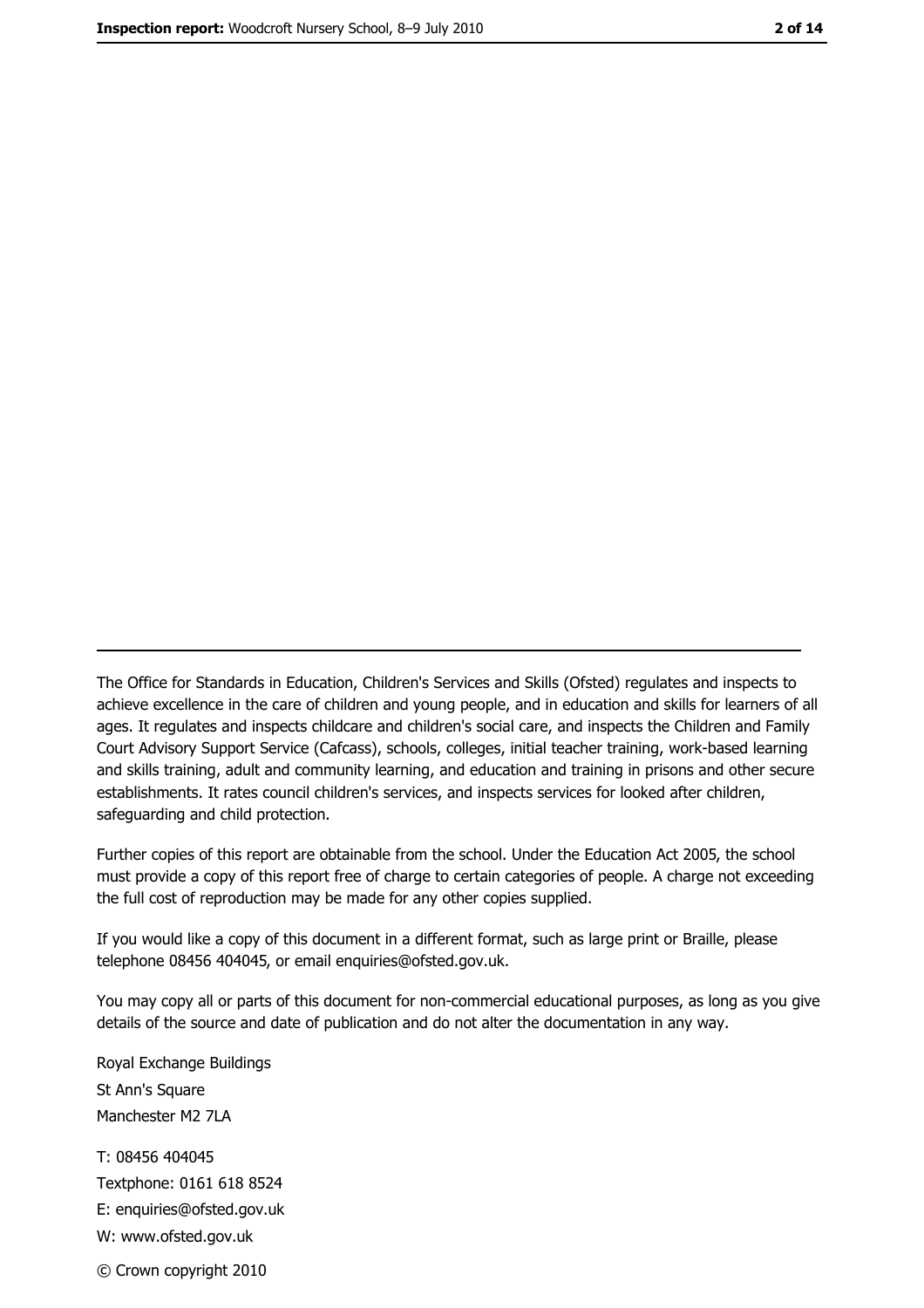# **Introduction**

This inspection was carried out by three additional inspectors. The inspectors observed five teachers in 14 lessons or parts of lessons. They held meetings with governors, staff, the school improvement partner and senior staff from a few schools that admit Woodcroft children. They talked informally to parents and to many children. They observed the school's work, and looked at children's 'Learning Journey' records, classroom displays, a range of school documentation, policies, monitoring records and data on children's attainment. The inspectors received and analysed 70 parental questionnaires.

The inspection team reviewed many aspects of the school's work. It looked in detail at the following:

- the impact of the system developed by the school to analyse children's progress  $\blacksquare$
- the quality of links between the pre-nursery provision and the Nursery  $\blacksquare$
- opportunities to develop children's understanding of the world around them.  $\blacksquare$

## **Information about the school**

Woodcroft is larger than most other Nursery schools. Little Woodcroft provides registered childcare provision for pre-nursery children aged from two to three years old, with additional 'drop in' clubs for parents with babies and toddlers. It is overseen by the headteacher with several governors on the management committee. A small minority of Nursery children attend all day. Children come mainly from the local urban area. Most are from White British backgrounds. A very few are from minority ethnic groups and at the early stages of learning English as an additional language. A few have special educational needs and/or disabilities, predominately for speech and language needs, with lesser proportions having medical, behavioural or physical disabilities. Very few have a statement of special educational needs. The school has Healthy Schools status.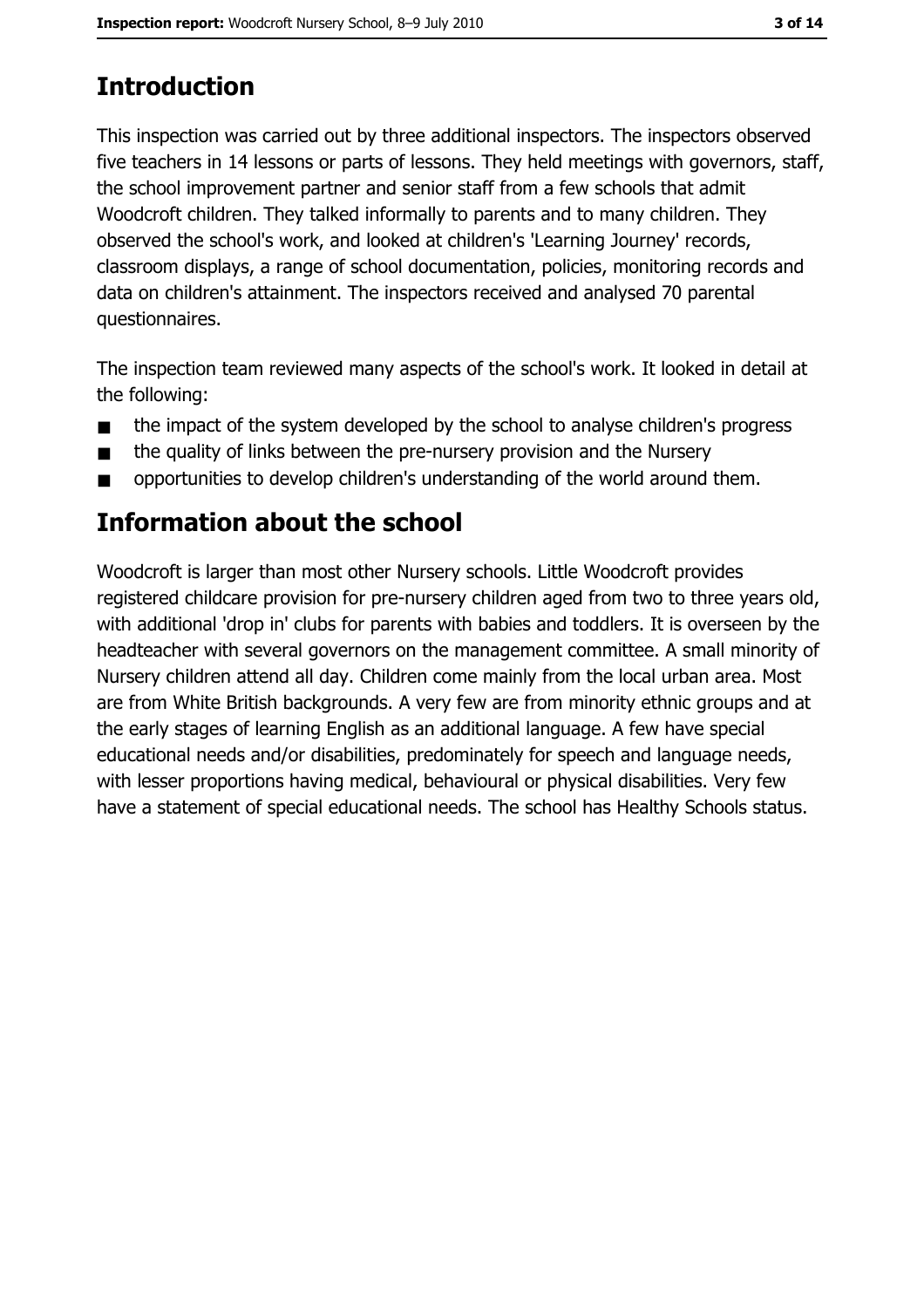## **Inspection judgements**

## Overall effectiveness: how good is the school?

#### The school's capacity for sustained improvement

### **Main findings**

This is a good school. Whether attending the Little Woodcroft pre-nursery or the Nursery, the children arrive happy, smiling and ready for the well-planned activities awaiting them. Their parents and carers are almost unanimous in their praise for the school's work, typically saying 'My child has a wonderful time and has been gently encouraged to try new things,' and 'My child has grown in confidence.'

The headteacher has a strong focus, together with her senior leaders and staff team, on providing children with rich play and learning experiences to capture their imagination and enjoyment of early learning. All who work in the pre-nursery and Nursery have an impressive understanding of young children's needs, from birth to five years.

Children's attainment on entry is broadly average, although their speaking, listening and early mark-making skills are mostly lower, and varies from year to year. Physical skills are generally better developed than other areas of learning, with the exciting outdoor areas used exceptionally well to extend their prowess further. The school has worked hard in developing its own system to analyse data and identify children's progress, attempting to find a way to identify relevant next steps. It covers only three of the six areas of learning and so provides an insufficiently clear overview of children's progress and attainment to summarise, for example, any emerging learning patterns. However, through regular whole staff team meetings, there is good assessment of children's individual progress. Staff share ideas to increase and support learning well, including that of children at the early stages of learning English and those with special educational needs and/or difficulties. Good teaching leads to good learning, but use of questioning does not always lead children to offer well thought out and full responses. Children enter the pre-nursery with less developed social and personal skills. Some need help with toileting, but all make good progress in improving their pre-learning skills. Observations during inspection show attainment and progress to be good.

Children's personal development is good. They are curious and eager to discover for themselves. Their independence is emerging well because staff encourage safe risk-taking in play activities. Opportunities for them to learn about communities in the United Kingdom and globally are less well developed. Children's attendance, although not statutory, is not as good as it could be because parents and carers sometimes prioritise other events ahead of school sessions, or arrive late. This limits the school's development of good attendance patterns and of children's progress.

Senior leaders have a clear view of the schools' strengths and weaknesses aided by detailed reports to governors and monitoring of performance. Attainment is above average and progress is good. Previous issues in relation to the curriculum have been

| I |
|---|
|   |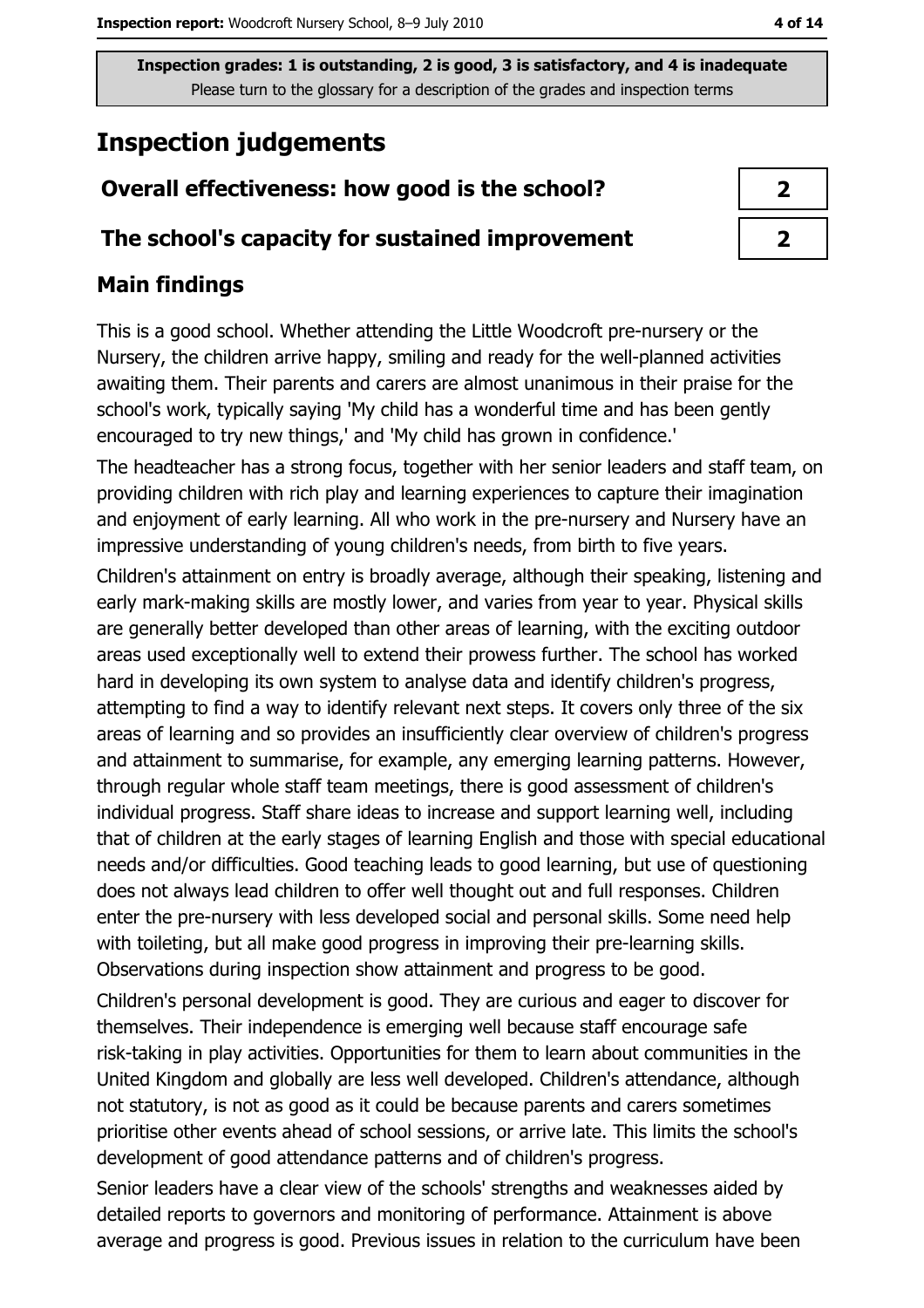well addressed and the school's capacity to improve further is good.

#### What does the school need to do to improve further?

- Develop teaching and learning by:
	- consistently maximising opportunities for extending children's thinking skills through questions that draw out thoughtful responses
	- ensuring that data tracking provides a comparable overview of children's progress and attainment across all areas of learning.
- Raise attendance by:  $\blacksquare$ 
	- emphasising to parents and carers the importance of children's sustained attendance and reinforcing the schools' expectations.
- Enrich understanding of communities and lifestyles in the United Kingdom and globally by:
	- providing opportunities for children to learn more about diverse cultures and customs beyond their immediate experience
	- reflecting and building on extended family links with other countries and communities.

#### **Outcomes for individuals and groups of children**

Children find school fun and show good concentration and interest, particularly in using computers and in more active pursuits. When asked how well he was doing, one child said, 'The teachers tell me,' and another said, 'I like learning how to hold scissors.' A younger boy at the end of a pre-nursery session was reluctant to leave the book he was 'reading', to go home. Children progress well in all areas of learning, although some are less keen to develop their emergent writing. A small minority confidently count to at least ten or above. Children are mostly at or above age-related expectations as they move to their next schools. A very few individuals make outstanding progress from their starting points, including those learning English as an additional language and children with special educational needs and/or learning disabilities. The imaginatively laid out garden is greatly enjoyed and helps develop children's confidence and independence very well. A small group of children independently found a small ladder, setting it carefully against a tree and checking it was secure before climbing; one child said 'I am six foot high!' Adults had no need to intervene, but children ask for help if needed. This makes them feel very safe. They are increasingly aware of others' needs and treat one another with respect. They are proud of their school and enjoy trips within the local community. They have less awareness of how other people live in the United Kingdom and around the world, although they enjoyed watching a short film about the Notting Hill Carnival, in preparation for their own carnival. Behaviour is good but not all help to tidy up at session ends. Children have a good understanding of being healthy, for example, knowing that they have to wash their hands after collecting eggs from the chickens.

 $\overline{\mathbf{2}}$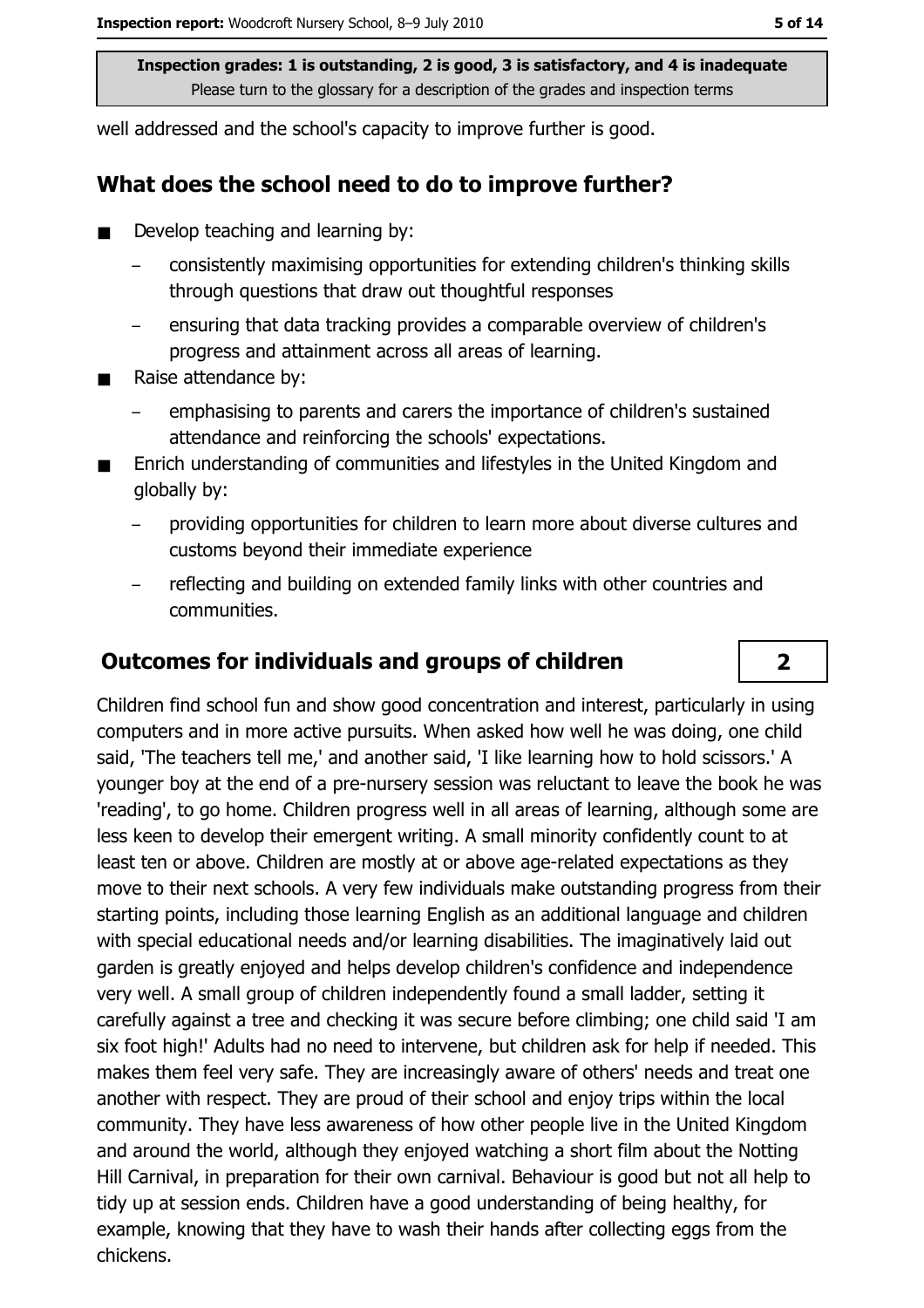#### These are the grades for children's outcomes

| <b>Outcomes for children in the Early Years Foundation Stage</b>                                              |                         |
|---------------------------------------------------------------------------------------------------------------|-------------------------|
| Children's achievement and the extent to which they enjoy their learning                                      | $\overline{\mathbf{2}}$ |
| Taking into account:<br>Children's attainment <sup>1</sup>                                                    | 2                       |
| The quality of children's learning and their progress                                                         | $\overline{2}$          |
| The quality of learning for children with special educational needs and/or<br>disabilities and their progress | $\overline{2}$          |
| The extent to which children feel safe                                                                        |                         |
| <b>Children's behaviour</b>                                                                                   |                         |
| The extent to which children adopt healthy lifestyles                                                         | $\mathbf{2}$            |
| The extent to which children contribute to the school and wider community                                     |                         |
| The extent to which children develop skills that will contribute to their future<br>economic well-being       |                         |
| Taking into account:<br>Children's attendance <sup>1</sup>                                                    | 3                       |
| The extent of children's spiritual, moral, social and cultural development                                    | $\overline{\mathbf{2}}$ |

#### How effective is the provision?

Teamwork between teachers and their assistants is a significant strength of the good teaching. It is combined with well-focused intervention based on good individual assessment which staff regularly discuss, share and review. One parent commented, reflecting others' views, 'The pre-nursery quickly identified and set up additional support for my child.' This is a key factor in the good progress made by children learning to speak and understand English and for the children with special educational needs and/or disabilities. Staff are well-trained to meet the needs of young children and all have had training to improve their skills in speech and language therapy. Lessons proceed at a good pace, but teachers do not always phrase questions that challenge children to think, so their response is limited to one or two words. Activities are planned seamlessly to make full use of the indoor and outdoor areas for all areas of learning. However, impromptu opportunities arising from children's ideas are not consistently used by adults to extend learning and basic skills such as emergent writing. Positive relationships and

The grades for attainment and attendance are: 1 is high; 2 is above average; 3 is broadly average; and 4 is low.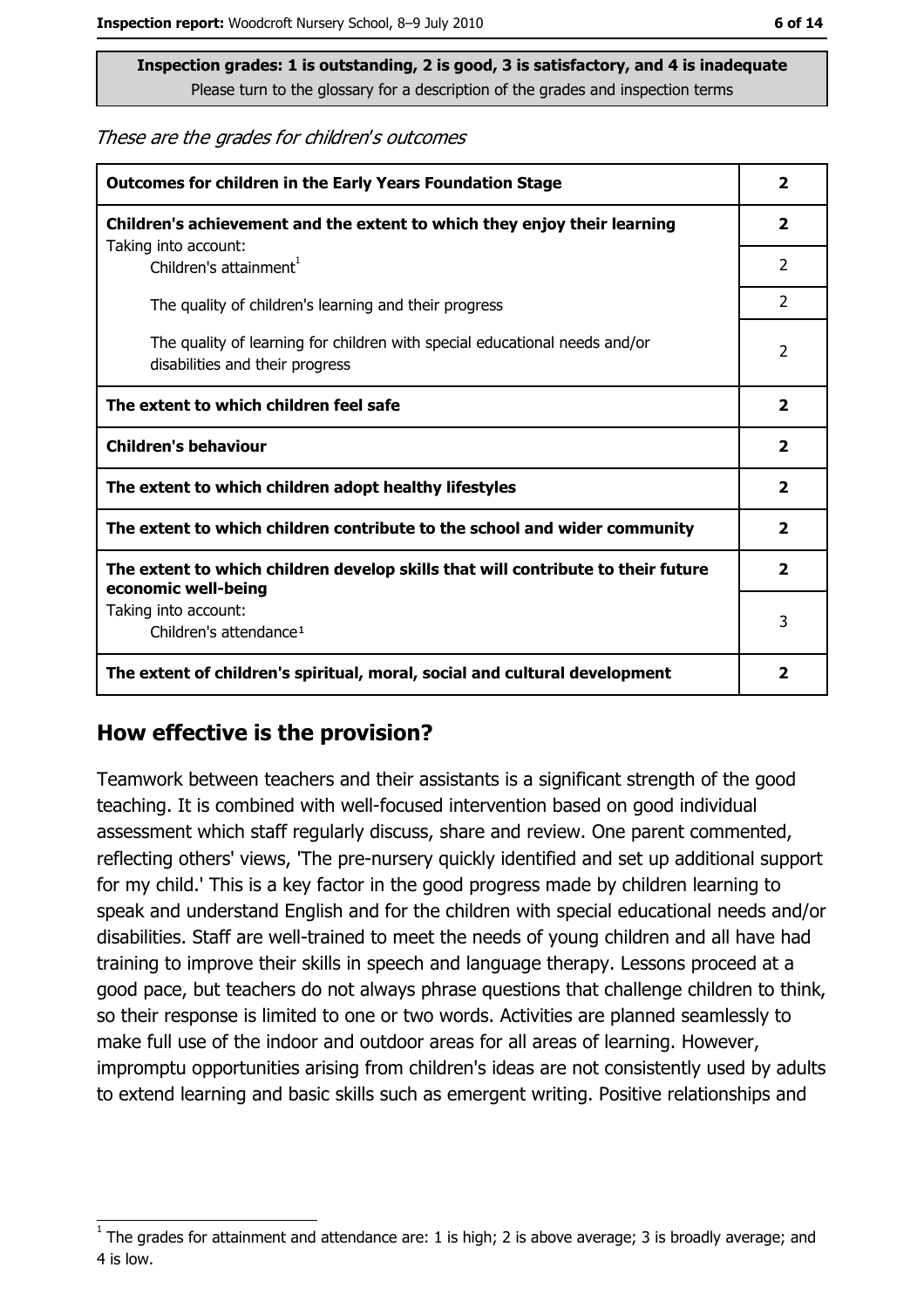mutual respect between adults and children are strong.

Curriculum provision is outstanding, with parents typically saying, 'Every week a different theme in the pre-nursery' and 'A lovely happy environment for the children to learn in everyday and bits (of work) brought home to share!' Activities are adapted and resourced very well to meet the needs of children with special educational needs and/or disabilities and for those at the initial stages of learning English as an additional language. Staff are used flexibly to provide one-to-one support as needed when children choose to move between the three teaching rooms and the outdoor area. Learning was extended very well when the interactive whiteboard was used by the teacher to show the children which countries fruits come from, when tasting some fruits mentioned in the story 'Handa's Surprise'. Cross-curricular links are very well established. Children enjoy the gardening club, growing flowers and harvesting fruit and vegetables, and are becoming increasingly aware of sustainability. In the hot weather, children enjoy eating their picnic lunches in a shady outdoor area, together with staff. Visits and visitors, such as the police and firemen, extend children's understanding of staying safe and enhance their personal development.

Parents typically say, 'They are very nurturing staff and there is a safe environment' and 'The Little Woodcroft staff are dedicated to the children.' Parents are right: all staff are dedicated to putting the children first and ensuring they are enabled to learn from the very start. Children and families whose circumstances make them more vulnerable are nurtured and supported utilising a wide range of external agencies to help resolve difficulties, so that children are able to 'learn to learn'. Attention to health and safety matters is good, but staff do not consistently ensure that children put on sunhats before going outside on hot days. Monitoring of behaviour is outstanding and any very rare 'blips' are swiftly tackled long before they can escalate, because staff know the children so well. Monitoring of attendance is secure, for example, permission is required for term time holidays. However, not all parents inform the school if they decide not to bring their children for a planned session and this detracts from developing positive attendance patterns.

| The quality of provision in the Early Years Foundation Stage                                                  |  |
|---------------------------------------------------------------------------------------------------------------|--|
| The quality of teaching                                                                                       |  |
| Taking into account:<br>The use of assessment to support learning                                             |  |
| The extent to which the curriculum meets children's needs, including, where<br>relevant, through partnerships |  |
| The effectiveness of care, guidance and support                                                               |  |

These are the grades for the quality of provision

#### How effective are leadership and management?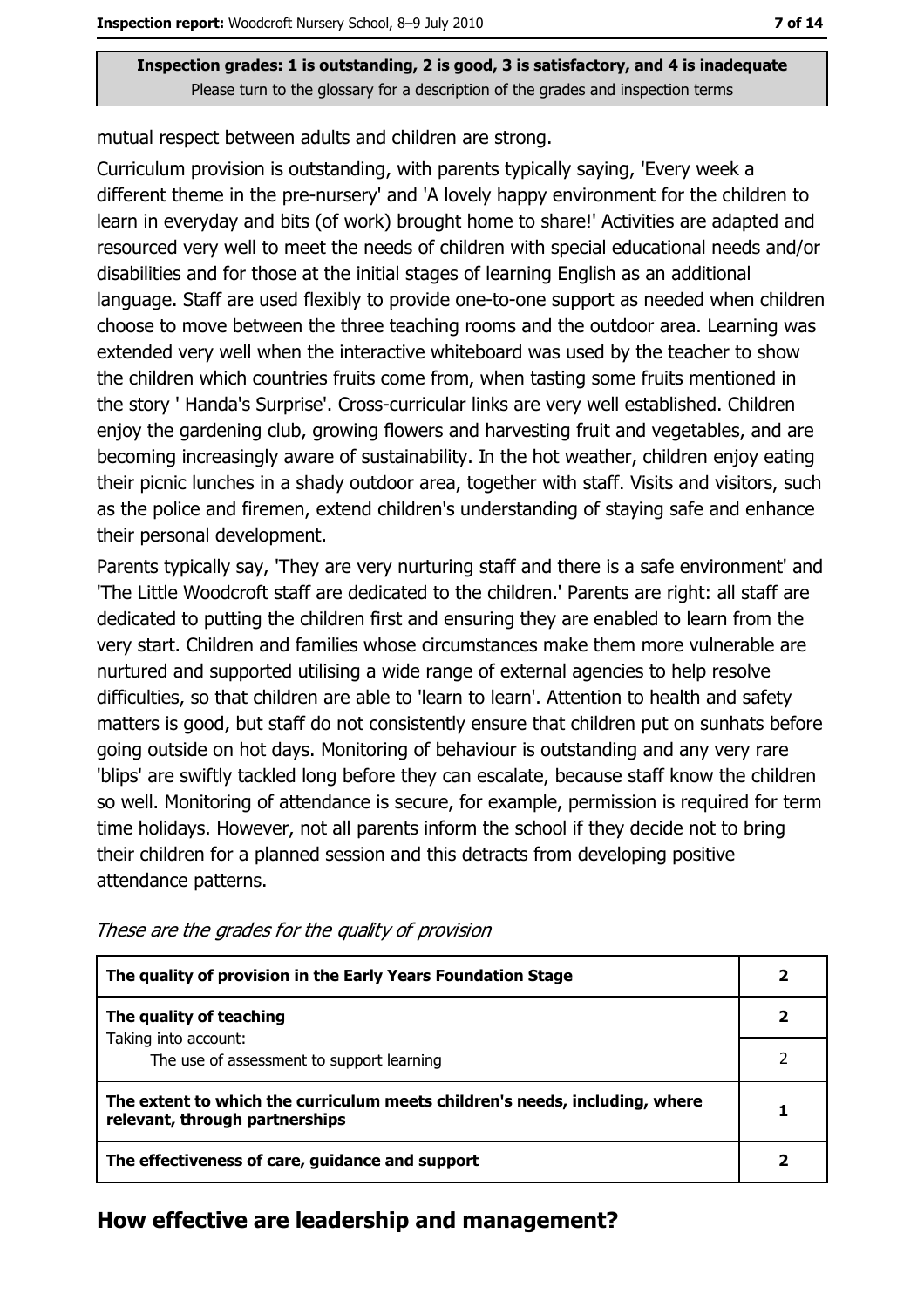Leadership and management at all levels, and including Little Woodcroft, are good and skilfully directed by the headteacher. All staff are involved and consulted about the schools' development. The governing body are skilled at monitoring the school's performance, including aspects of teaching and learning, and are not afraid to challenge and question senior leaders in the drive to raise standards further.

Safeguarding is good and exceeds government requirements, observed in the way that children are able to take measured risks in their play and learning, and in the high calibre of support for children and families whose circumstances make them more vulnerable.

The school has excellent partnerships with its parents and carers, who immensely value the opportunity to talk to staff each day. There is a high take up of classes that last over several weeks in areas including parenting skills and a great appreciation of the baby and toddler 'drop in' sessions, giving opportunity to share experiences with other parents and carers.

Partnerships to promote learning are good with access to a wide range of external support. Multi-agency meetings are often held in school. There are extensive links with the pre-school and the staff work closely together. The pre-school provision and management fully meet all requirements. Community cohesion is good particularly in the local area and there is a full audit in place. It is less developed with regard to community in the United Kingdom and globally. Equality of opportunity is good, all children make good progress and treat each other with respect and fairness. Any discrimination is effectively challenged. Finances are secure.

| The effectiveness of leadership and management in the Early Years Foundation<br><b>Stage</b>                                                                        | $\mathbf{2}$             |
|---------------------------------------------------------------------------------------------------------------------------------------------------------------------|--------------------------|
| The effectiveness of leadership and management in embedding ambition and<br>driving improvement                                                                     | $\mathbf{2}$             |
| Taking into account:<br>The leadership and management of teaching and learning                                                                                      | 2                        |
| The effectiveness of the governing body in challenging and supporting the<br>school so that weaknesses are tackled decisively and statutory responsibilities<br>met | $\overline{\mathbf{2}}$  |
| The effectiveness of the school's engagement with parents and carers                                                                                                | 1                        |
| The effectiveness of partnerships in promoting learning and well-being                                                                                              | $\overline{2}$           |
| The effectiveness with which the school promotes equality of opportunity and<br>tackles discrimination                                                              | $\overline{\mathbf{2}}$  |
| The effectiveness of safeguarding procedures                                                                                                                        | 2                        |
| The effectiveness with which the school promotes community cohesion                                                                                                 | $\overline{\phantom{a}}$ |

These are the grades for leadership and management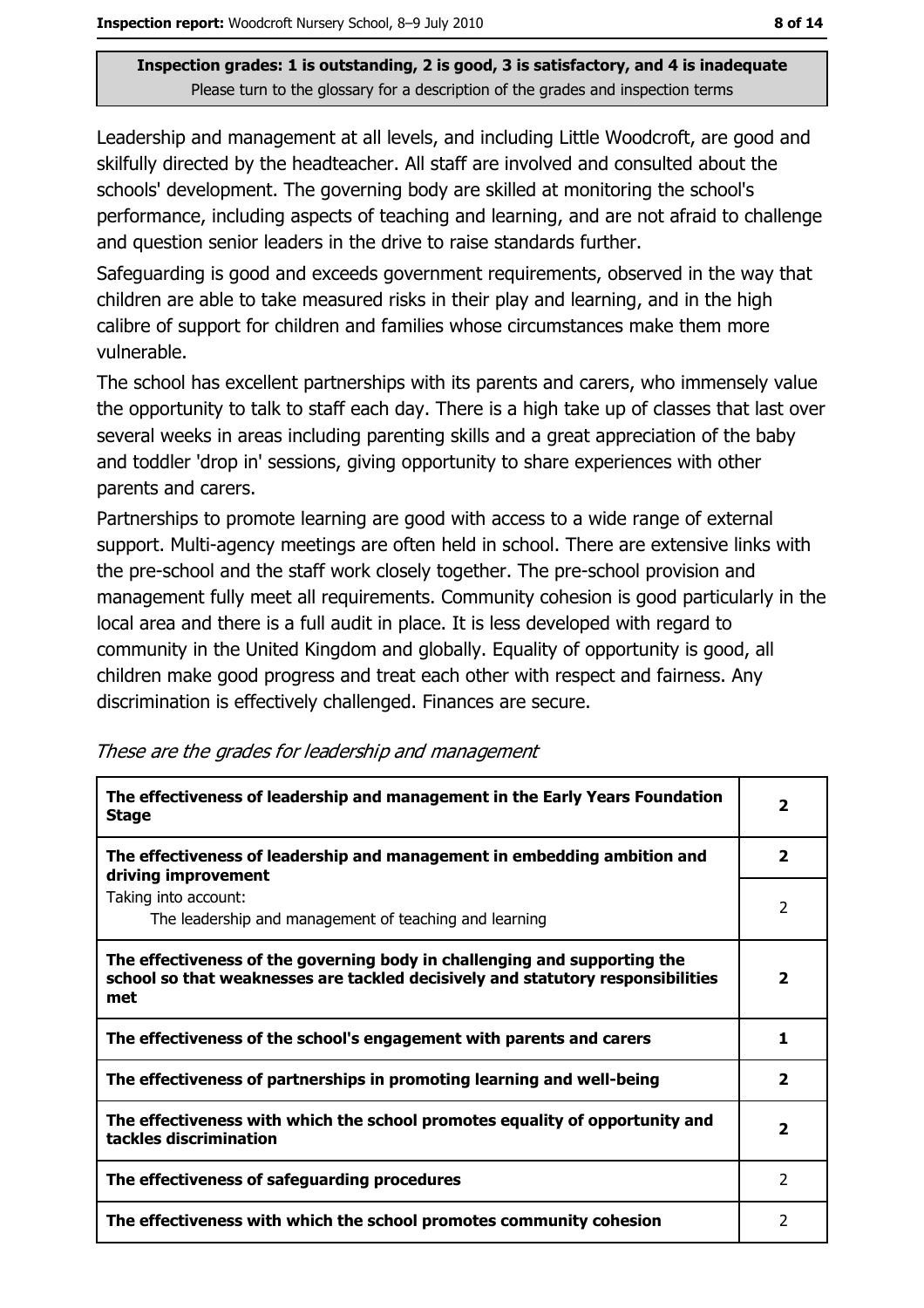The effectiveness with which the school deploys resources to achieve value for money

 $\overline{2}$ 

#### **Views of parents and carers**

All parents and carers who responded to the questionnaire completely agree that their children enjoy school, are kept safe and are encouraged to be healthy. They further agree that teaching, leadership and management, and meeting the needs of children are good. The overwhelming majority say that their children make enough progress, they are supported to help home learning and the school listens to them. Most parents and carers agree that they are kept well informed about how well their children are doing, that behaviour is managed effectively and that arrangements for preparing children to move from pre-nursery to the Nursery and to their next school work well. A very few parents have reservations about progress, transfer arrangements and behaviour management. The inspectors found no pattern of significant concerns and agree with parents' very positive views. All parents who responded say they are happy with the quality of education provided. The response was higher than often found.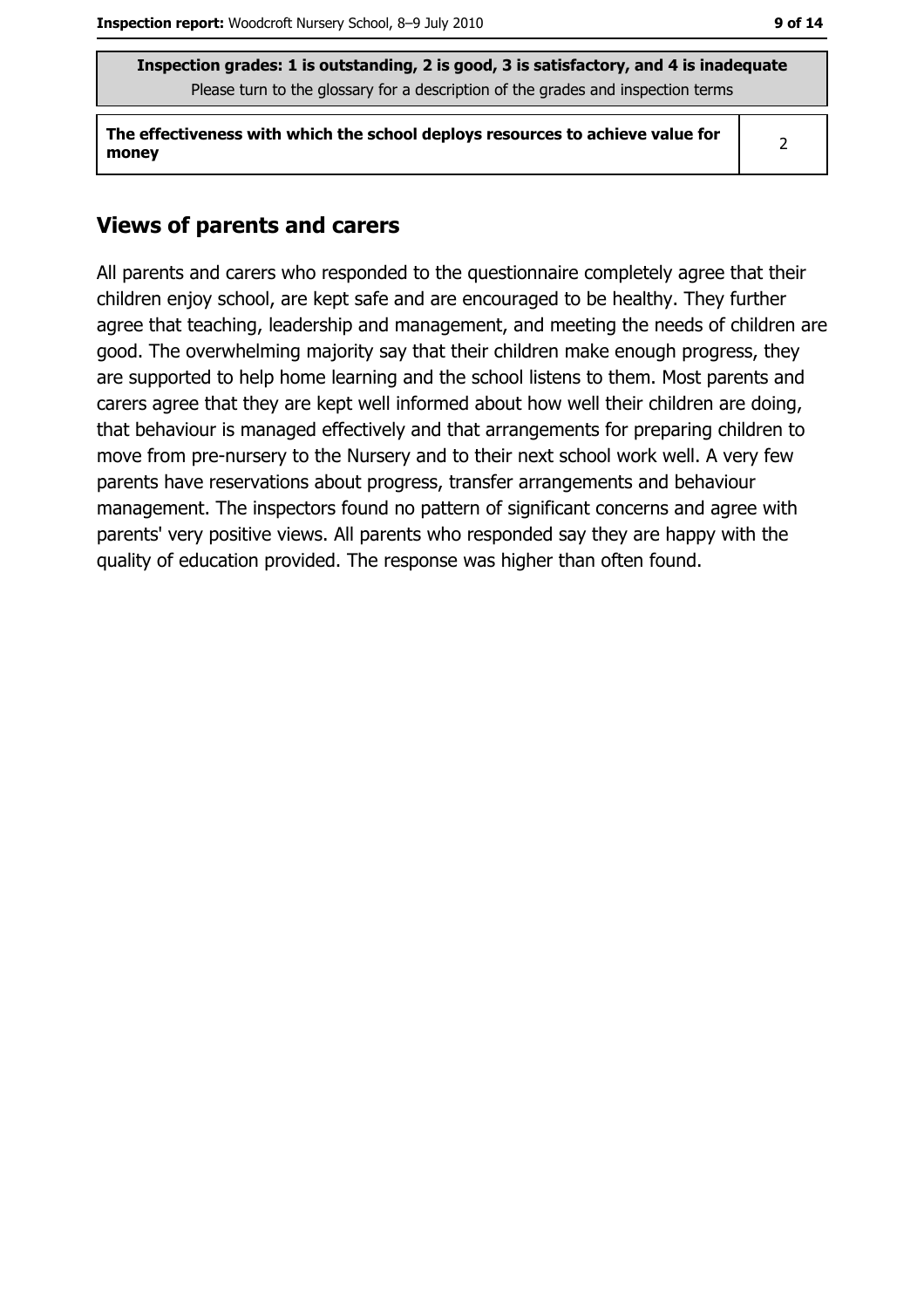#### Responses from parents and carers to Ofsted's questionnaire

Ofsted invited all the registered parents and carers of children registered at Woodcroft Nursery School to complete a questionnaire about their views of the school.

In the questionnaire, parents and carers were asked to record how strongly they agreed with 13 statements about the school. The inspection team received 70 completed questionnaires by the end of the on-site inspection. In total, there are 154 children registered at the school.

| <b>Statements</b>                                                                                                                                                                                                                                       | <b>Strongly</b><br><b>Agree</b> |               | <b>Agree</b> |                |              | <b>Disagree</b> |              | <b>Strongly</b><br>disagree |  |
|---------------------------------------------------------------------------------------------------------------------------------------------------------------------------------------------------------------------------------------------------------|---------------------------------|---------------|--------------|----------------|--------------|-----------------|--------------|-----------------------------|--|
|                                                                                                                                                                                                                                                         | <b>Total</b>                    | $\frac{0}{0}$ | <b>Total</b> | $\frac{0}{0}$  | <b>Total</b> | $\frac{0}{0}$   | <b>Total</b> | $\frac{0}{0}$               |  |
| My child enjoys school                                                                                                                                                                                                                                  | 65                              | 93            | 5            | $\overline{7}$ | $\mathbf 0$  | 0               | $\mathbf{0}$ | $\mathbf 0$                 |  |
| The school keeps my child<br>safe                                                                                                                                                                                                                       | 65                              | 93            | 5            | $\overline{7}$ | $\mathbf 0$  | 0               | 0            | $\bf{0}$                    |  |
| The school informs me<br>about my child's progress                                                                                                                                                                                                      | 53                              | 76            | 14           | 20             | $\mathbf{1}$ | $\mathbf{1}$    | 0            | 0                           |  |
| My child is making enough<br>progress at this school                                                                                                                                                                                                    | 56                              | 80            | 12           | 17             | $\mathbf 0$  | 0               | 0            | $\mathbf 0$                 |  |
| The teaching is good at this<br>school                                                                                                                                                                                                                  | 59                              | 84            | 11           | 16             | 0            | 0               | 0            | $\mathbf 0$                 |  |
| The school helps me to<br>support my child's learning                                                                                                                                                                                                   | 53                              | 76            | 15           | 21             | 1            | $\mathbf{1}$    | 0            | $\mathbf 0$                 |  |
| The school helps my child to<br>have a healthy lifestyle                                                                                                                                                                                                | 58                              | 83            | 12           | 17             | $\mathbf 0$  | 0               | 0            | $\mathbf 0$                 |  |
| The school makes sure that<br>my child is well prepared for<br>the future (for example<br>changing year group,<br>changing school, and for<br>children who are finishing<br>school, entering further or<br>higher education, or<br>entering employment) | 47                              | 67            | 18           | 26             | $\mathbf 0$  | 0               | 0            | $\mathbf 0$                 |  |
| The school meets my child's<br>particular needs                                                                                                                                                                                                         | 60                              | 86            | 10           | 14             | 0            | 0               | 0            | $\bf{0}$                    |  |
| The school deals effectively<br>with unacceptable behaviour                                                                                                                                                                                             | 52                              | 74            | 14           | 20             | $\bf{0}$     | 0               | 0            | 0                           |  |
| The school takes account of<br>my suggestions and<br>concerns                                                                                                                                                                                           | 56                              | 80            | 12           | 17             | $\mathbf 0$  | 0               | $\mathbf 0$  | $\mathbf 0$                 |  |
| The school is led and<br>managed effectively                                                                                                                                                                                                            | 60                              | 86            | 10           | 14             | $\mathbf 0$  | 0               | $\mathbf 0$  | $\mathbf 0$                 |  |
| Overall, I am happy with my<br>child's experience at this<br>school                                                                                                                                                                                     | 65                              | 93            | 5            | 7              | $\bf{0}$     | 0               | 0            | $\mathbf 0$                 |  |

The table above summarises the responses that parents and carers made to each statement. The percentages indicate the proportion of parents and carers giving that response out of the total number of completed questionnaires. Where one or more parents and carers chose not to answer a particular question, the percentages will not add up to 100%.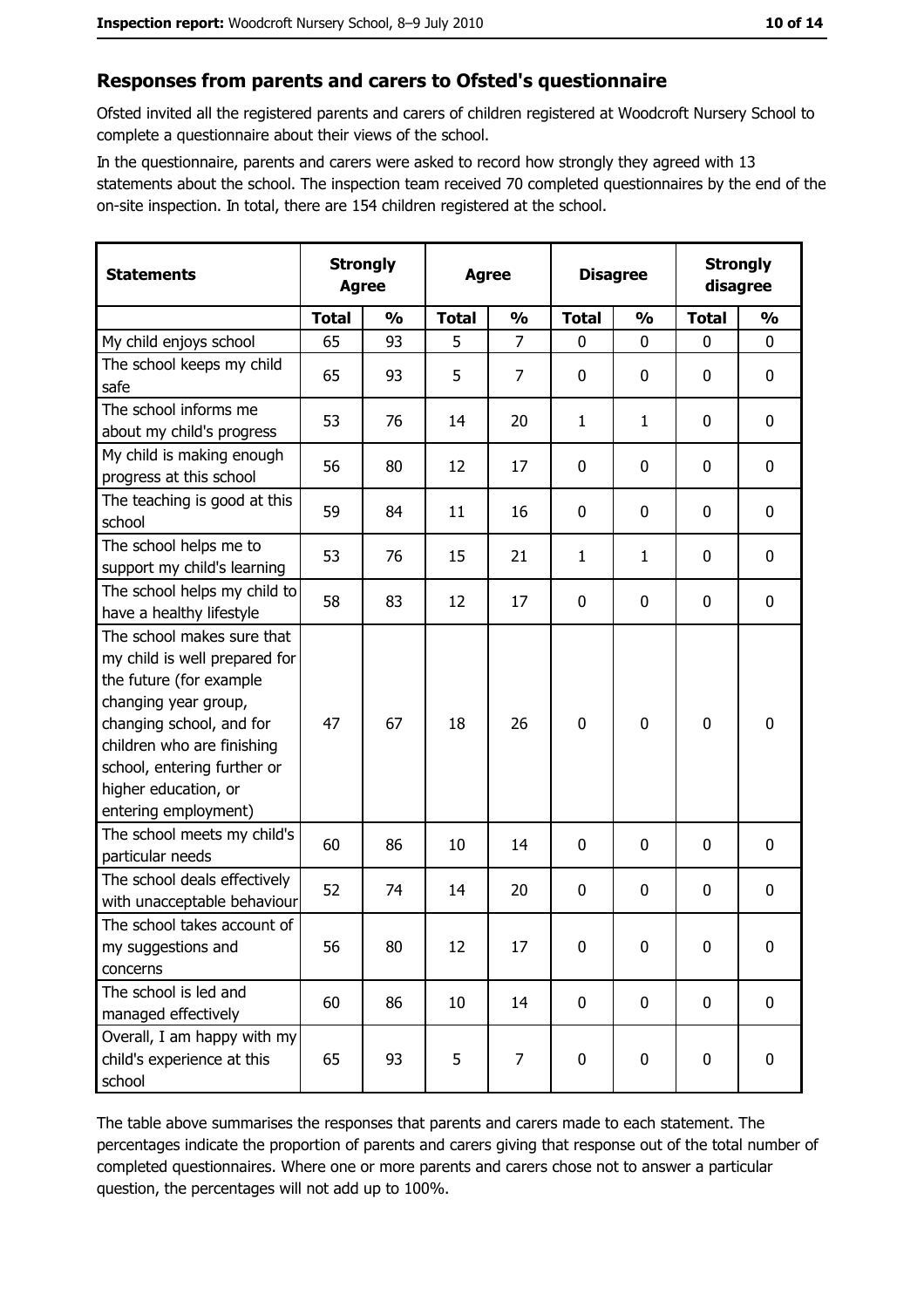## Glossary

| Grade   | <b>Judgement</b> | <b>Description</b>                                                                                                                                                                                                                |
|---------|------------------|-----------------------------------------------------------------------------------------------------------------------------------------------------------------------------------------------------------------------------------|
| Grade 1 | Outstanding      | These features are highly effective. An oustanding<br>school provides exceptionally well for its children's<br>needs.                                                                                                             |
| Grade 2 | Good             | These are very positive features of a school. A school<br>that is good is serving its children well.                                                                                                                              |
| Grade 3 | Satisfactory     | These features are of reasonable quality. A satisfactory<br>school is providing adequately for its children.                                                                                                                      |
| Grade 4 | Inadequate       | These features are not of an acceptable standard. An<br>inadequate school needs to make significant<br>improvement in order to meet the needs of its children.<br>Ofsted inspectors will make further visits until it<br>improves |

#### What inspection judgements mean

#### **Overall effectiveness of schools**

|                       | Overall effectiveness judgement (percentage of<br>schools) |      |                     |                   |
|-----------------------|------------------------------------------------------------|------|---------------------|-------------------|
| <b>Type of school</b> | <b>Outstanding</b>                                         | Good | <b>Satisfactory</b> | <b>Inadequate</b> |
| Nursery schools       | 51                                                         | 45   | 0                   | 4                 |
| Primary schools       | 6                                                          | 41   | 42                  | 10                |
| Secondary schools     | 8                                                          | 34   | 44                  | 14                |
| Sixth forms           | 10                                                         | 37   | 50                  | 3                 |
| Special schools       | 32                                                         | 38   | 25                  | 5                 |
| Pupil referral units  | 12                                                         | 43   | 31                  | 14                |
| All schools           | 9                                                          | 40   | 40                  | 10                |

New school inspection arrangements were introduced on 1 September 2009. This means that inspectors now make some additional judgements that were not made previously.

The data in the table above is for the period 1 September to 31 December 2009 and is the most recently published data available (see www.ofsted.gov.uk). Please note that the sample of schools inspected during the autumn term 2009 was not representative of all schools nationally, as weaker schools are inspected more frequently than good or outstanding schools.

Percentages are rounded and do not always add exactly to 100. Secondary school figures include those that have sixth forms, and sixth form figures include only the data specifically for sixth form inspection judgements.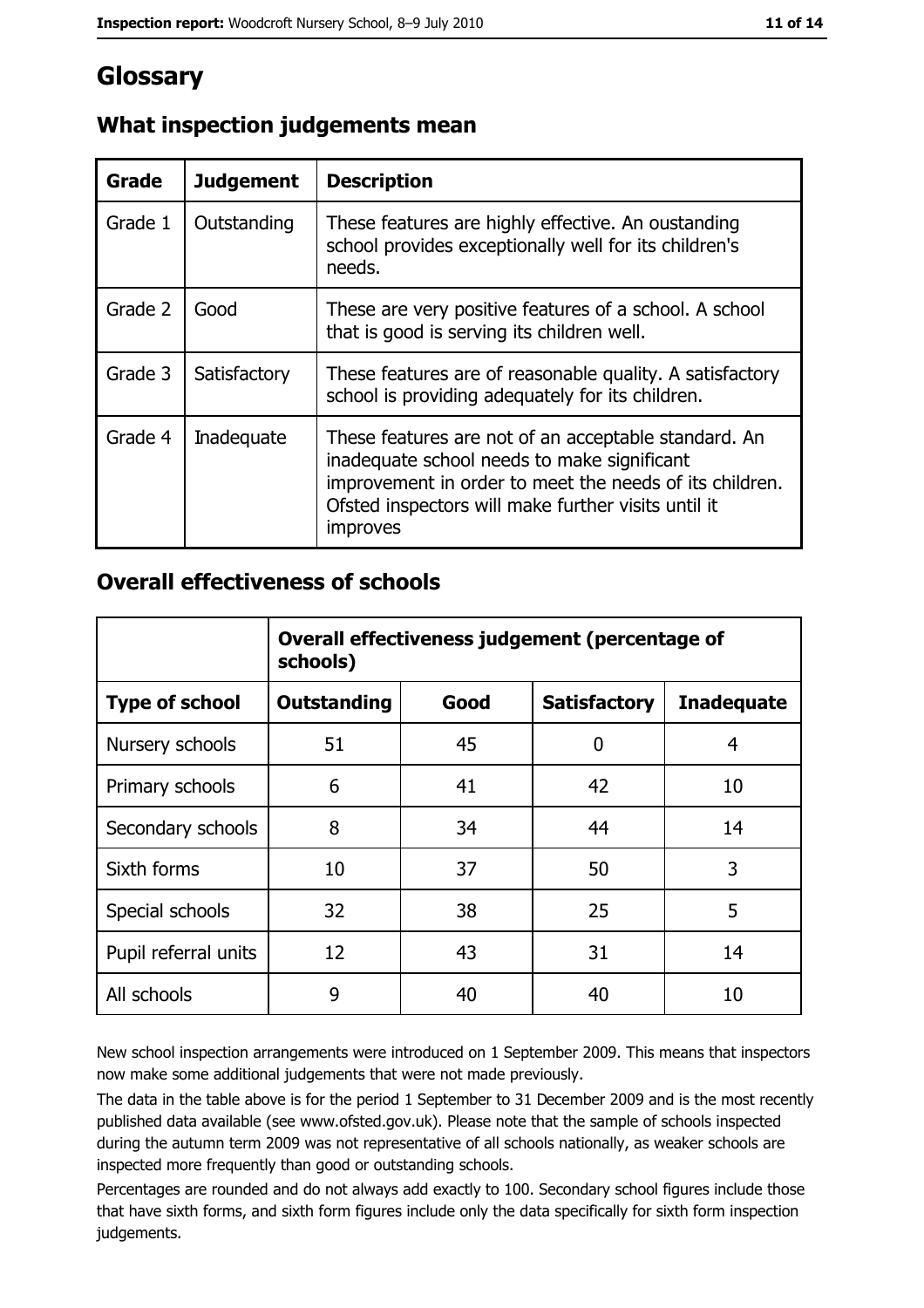## **Common terminology used by inspectors**

| Achievement:               | the progress and success of a child in their<br>learning and development.                                                                                                                                                                                                                                                                                                                                        |
|----------------------------|------------------------------------------------------------------------------------------------------------------------------------------------------------------------------------------------------------------------------------------------------------------------------------------------------------------------------------------------------------------------------------------------------------------|
| Attainment:                | in other phases of school, for example<br>primary schools, attainment is the<br>standard of the pupils' work shown by test<br>and examination results and in lessons.<br>However, there is no national average for<br>three- and four-year-olds. Therefore, in<br>inspections of nursery schools, inspectors<br>take account of expectations in the<br>age-related bands of the Early Years<br>Foundation Stage. |
| Capacity to improve:       | the proven ability of the school to<br>continue improving. Inspectors base this<br>judgement on what the school has<br>accomplished so far and on the quality of<br>its systems to maintain improvement.                                                                                                                                                                                                         |
| Leadership and management: | the contribution of all the staff with<br>responsibilities, not just the headteacher,<br>to identifying priorities, directing and<br>motivating staff and running the school.                                                                                                                                                                                                                                    |
| Learning:                  | how well children acquire knowledge,<br>develop their understanding, learn and<br>practise skills and are developing their<br>competence as learners.                                                                                                                                                                                                                                                            |
| Overall effectiveness:     | inspectors form a judgement on a school's<br>overall effectiveness based on the findings<br>from their inspection of the school. The<br>following judgements, in particular,<br>influence what the overall effectiveness<br>judgement will be.                                                                                                                                                                   |
|                            | The school's capacity for sustained<br>improvement.<br>Outcomes for individuals and groups<br>of children.<br>The quality of teaching.<br>The extent to which the curriculum<br>■<br>meets children's needs, including<br>where relevant, through partnerships.<br>The effectiveness of care, guidance<br>and support.                                                                                           |
| Progress:                  | the rate at which children are learning in<br>nursery sessions and over longer periods<br>of time.                                                                                                                                                                                                                                                                                                               |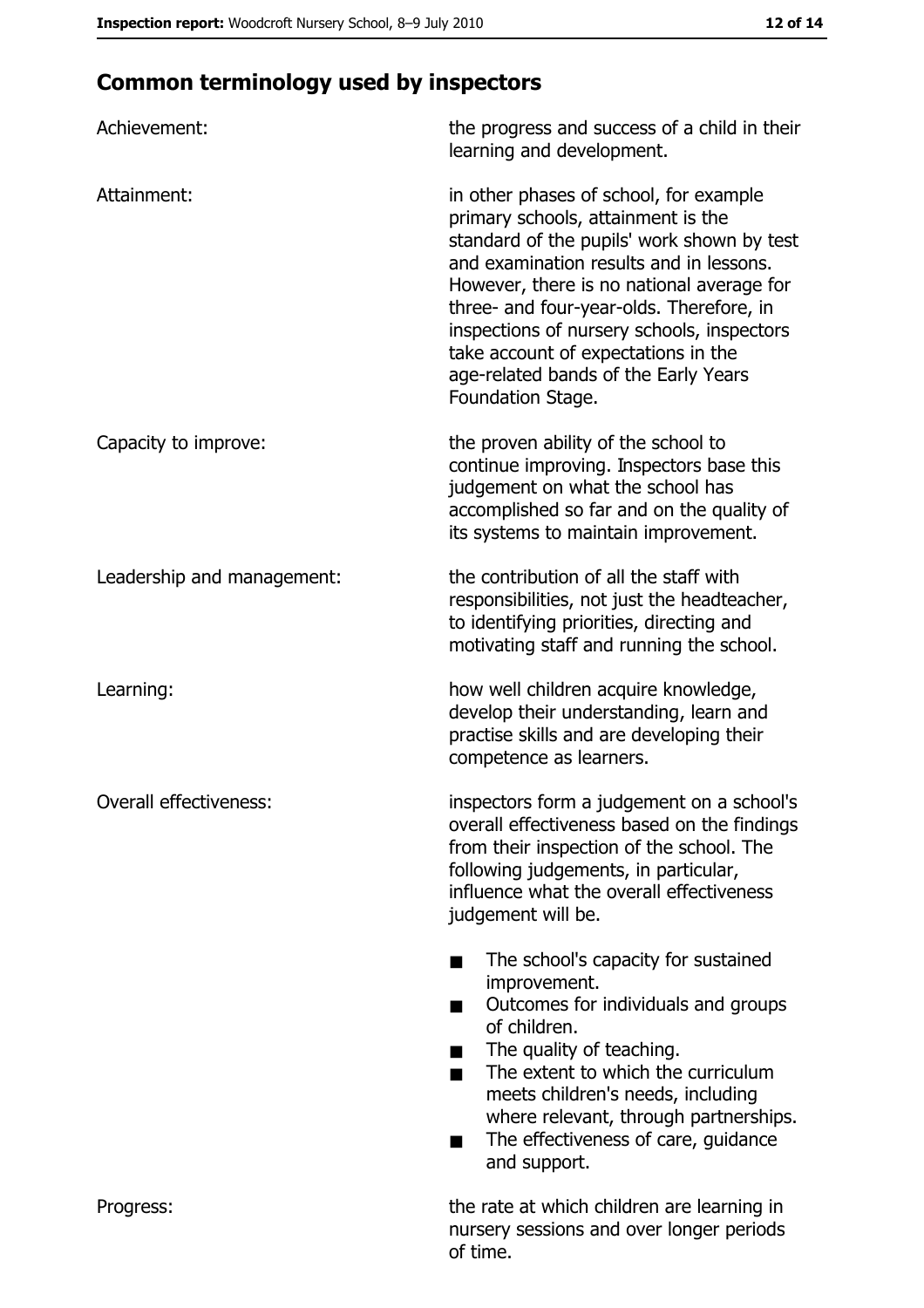This letter is provided for the school, parents and carers to share with their children. It describes Ofsted's main findings from the inspection of their school.



12 July 2010

Dear Children

Inspection of Woodcroft Nursery School, Chelmsford, Essex CM2 9UB

Thank you for giving us such a friendly welcome when we visited your good school recently and for telling us about all the things you like. It helped us a lot. We could see how much you enjoy learning and playing in and outside, using the computers, listening to stories and learning to count. You like growing fruit and vegetables and looking after the chickens. You find many new things that you are good at.

You do well in both the Nursery and pre-nursery, because the adults know how to help you learn through play. They are very clever, thinking of many really exciting activities that make you want to find out lots more. You behave well and have made good friends. All the grown-ups care for you extremely well, so that you feel safe and happy. You can help the school by reminding your mums and dads to get you to school early and to every session, unless you are ill.

Your headteacher and the staff want to make your school even better. I have asked them to:

- ask you questions that make you think hard and answer in big sentences  $\blacksquare$
- give you, your families and your next school a clear picture of your progress in each area of learning
- find exciting ways to help you learn about living in the United Kingdom and about  $\blacksquare$ other countries far away where children have lives that are different to yours.

I hope you continue to enjoy the rest of your time at Woodcroft and keep working hard.

Yours sincerely

Judi Bedawi

Lead inspector